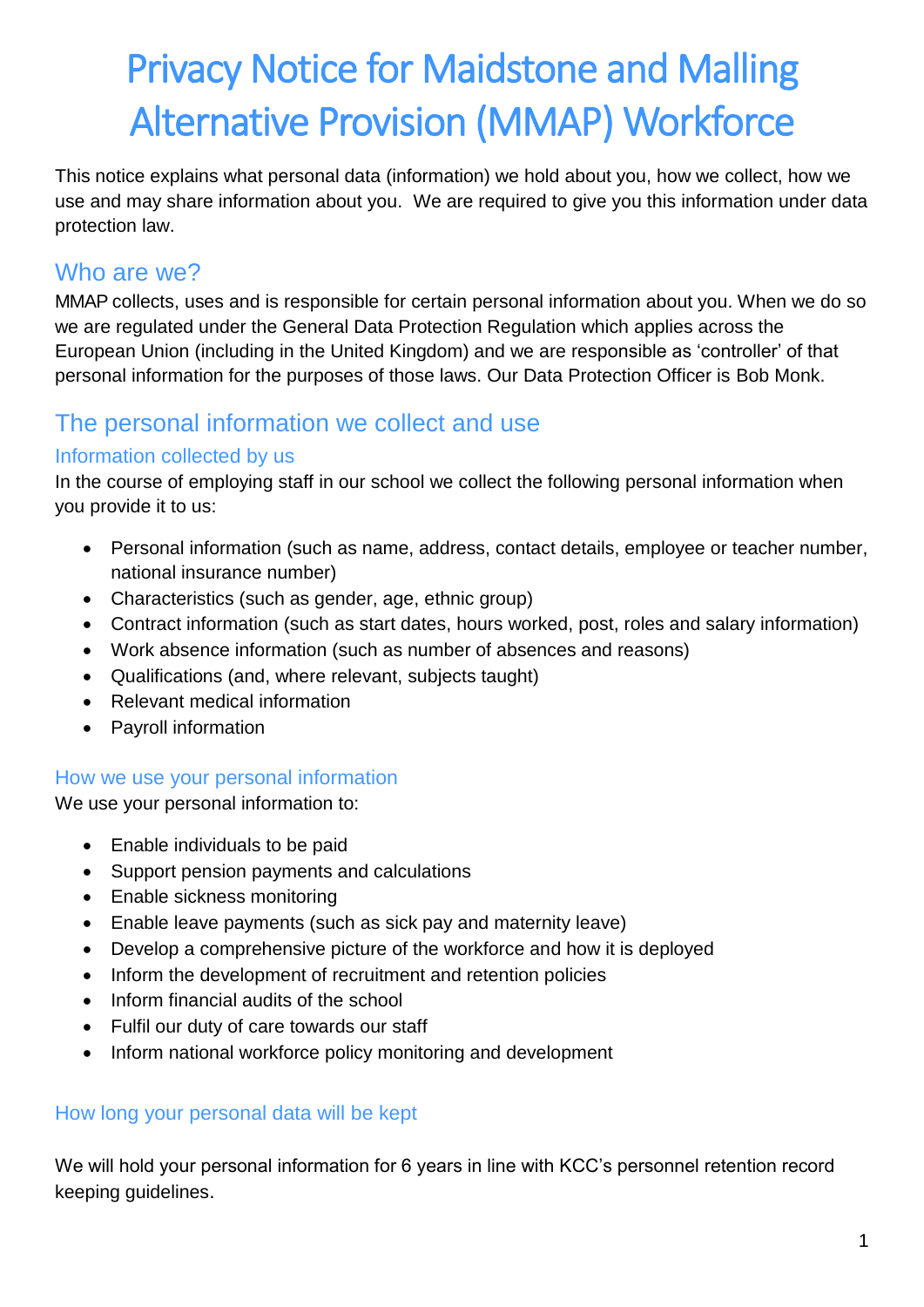We rely on having a legitimate reason as your employer to collect and use your personal information, and to comply with our statutory obligations, and to carry out tasks in the public interest. If we need to collect special category (sensitive) personal information, we rely upon reasons of substantial public interest (equality of opportunity or treatment).

We are required to share information about our workforce members under section 5 of the Education (Supply of Information about the School Workforce) (England) Regulations 2007 and amendments.

#### Who we share your personal information with

- Department for Education (DfE)
- Kent County Council Management Information
- Kent County Council Schools Financial Services
- Commissioned providers of personnel and payroll services IPS
- Cabinet Office-National Fraud Initiative, for the purposes of assisting the prevention and detection of fraud under a legal obligation

We will share personal information with law enforcement or other authorities if required by law.

The DfE collects and processes personal data relating to those employed by schools (including Multi Academy Trusts) and local authorities that work in state funded schools (including all maintained schools, all academies and free schools and all special schools including Pupil Referral Units and Alternative Provision). All state funded schools are required to make a census submission because it is a statutory return under sections 113 and 114 of the Education Act 2005.

The DfE may share information about school employees with third parties who promote the education or well-being of children or the effective deployment of school staff in England by:

- conducting research or analysis
- producing statistics
- providing information, advice or guidance

The DfE has robust processes in place to ensure the confidentiality of our data is maintained and there are stringent controls in place regarding access and use of the data. Decisions on whether DfE releases data to third parties are subject to a strict approval process and based on a detailed assessment of:

- who is requesting the data
- the purpose for which it is required
- the level and sensitivity of data requested: and
- the arrangements in place to store and handle the data

To be granted access to school workforce information, organisations must comply with its strict terms and conditions covering the confidentiality and handling of the data, security arrangements and retention and use of the data.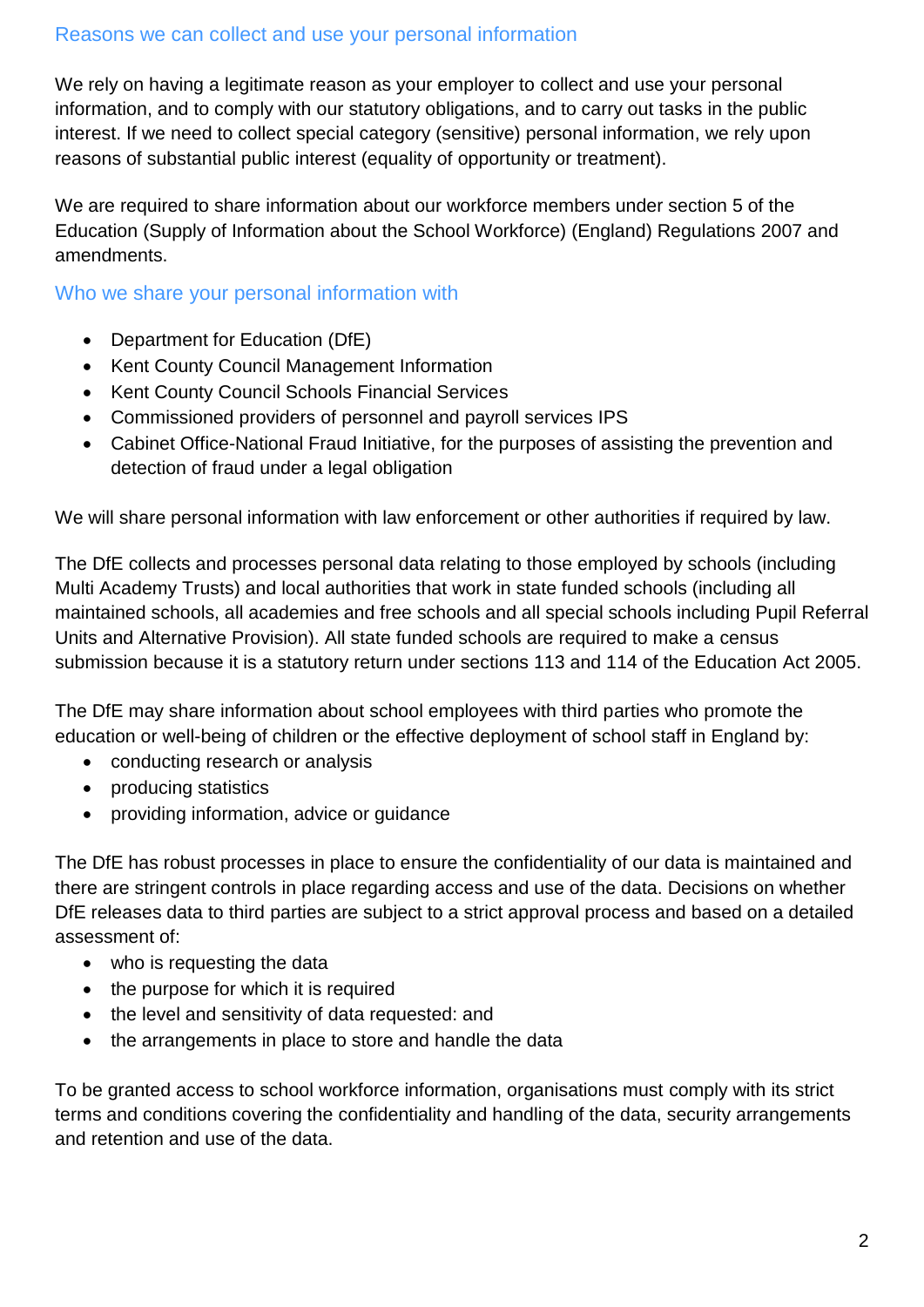## Your Rights

Under the GDPR (UK) you have rights which you can exercise free of charge which allow you to:

- Know what we are doing with your information and why we are doing it
- Ask to see what information we hold about you (Subject Access Requests)
- Ask us to correct any mistakes in the information we hold about you
- Object to direct marketing
- Make a complaint to the Information Commissioners Office
- Withdraw consent (if applicable)

Depending on our reason for using your information you may also be entitled to:

- Ask us to delete information we hold about you
- Have your information transferred electronically to yourself or to another organisation
- Object to decisions being made that significantly affect you
- Object to how we are using your information
- Stop us using your information in certain ways

We will always seek to comply with your request however we may be required to hold or use your information to comply with legal duties. Please note: your request may delay or prevent us delivering a service to you.

For further information about your rights, including the circumstances in which they apply, see the guidance from the UK Information Commissioners Office (ICO) on individuals' rights under the General Data Protection Regulation.

If you would like to exercise a right, please contact Bob Monk.

### Keeping your personal information secure

We have appropriate security measures in place to prevent personal information from being accidentally lost, or used or accessed in an unauthorised way. We limit access to your personal information to those who have a genuine business need to know it. Those processing your information will do so only in an authorised manner and are subject to a duty of confidentiality.

We also have procedures in place to deal with any suspected data security breach. We will notify you and any applicable regulator of a suspected data security breach where we are legally required to do so.

## Who to Contact and Where to go for Further Information

Please contact Claire Hillman or Bob Monk to exercise any of your rights, or if you have a complaint about why your information has been collected, how it has been used or how long we have kept it for.

If you would like to get a copy of the information about you that KCC shares with the DfE or how they use your information, please contact the Information Resilience and Transparency Team at [data.protection@kent.gov.uk.](mailto:data.protection@kent.gov.uk)